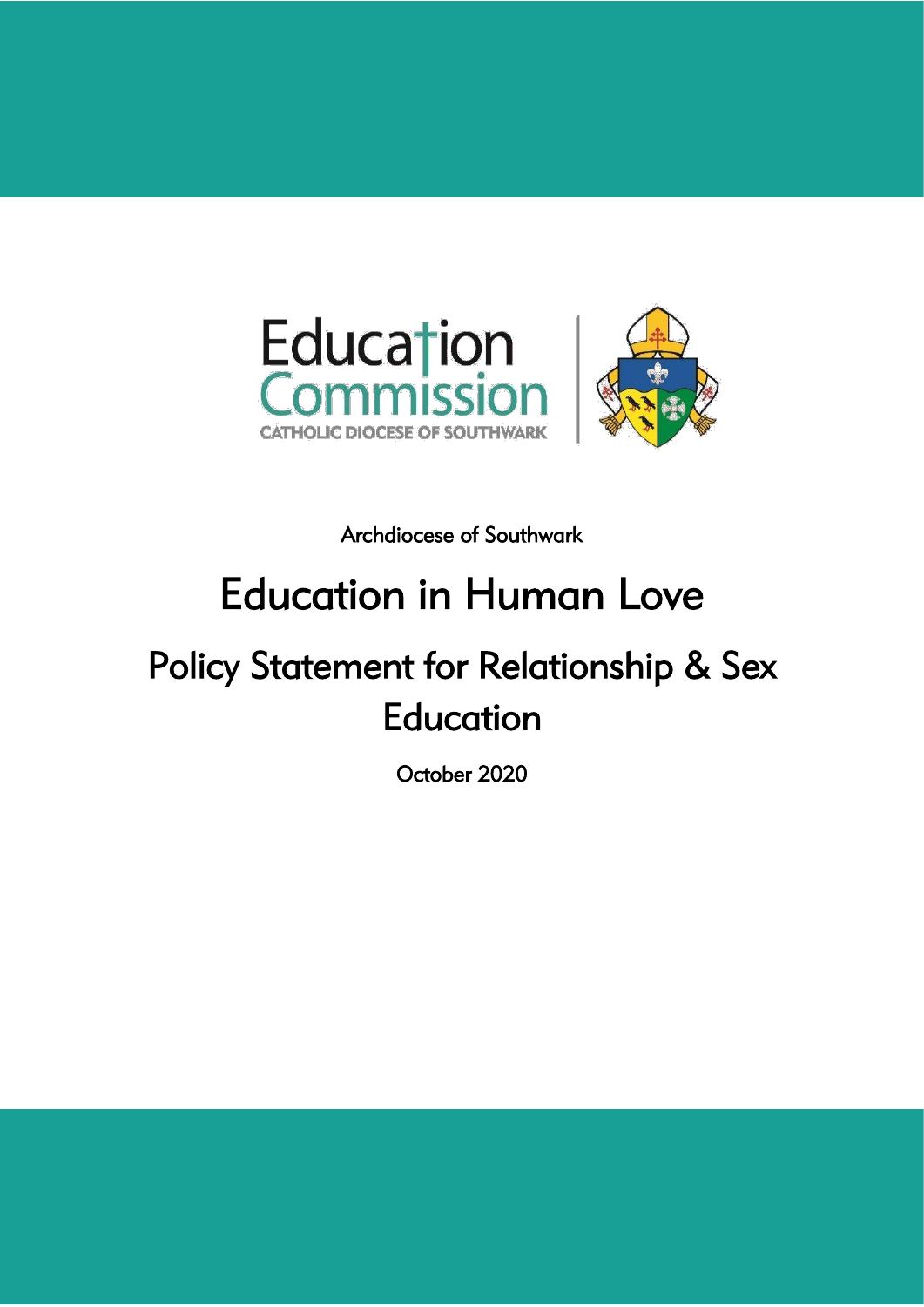## Archdiocese of Southwark

## **Education in Human Love**

## Diocesan Policy for Relationship & Sex Education

### October 2020

## Contents

| 2.   |  |
|------|--|
| 3.   |  |
| 3. I |  |
|      |  |
|      |  |
|      |  |
|      |  |
|      |  |
| 5.   |  |
| 6.   |  |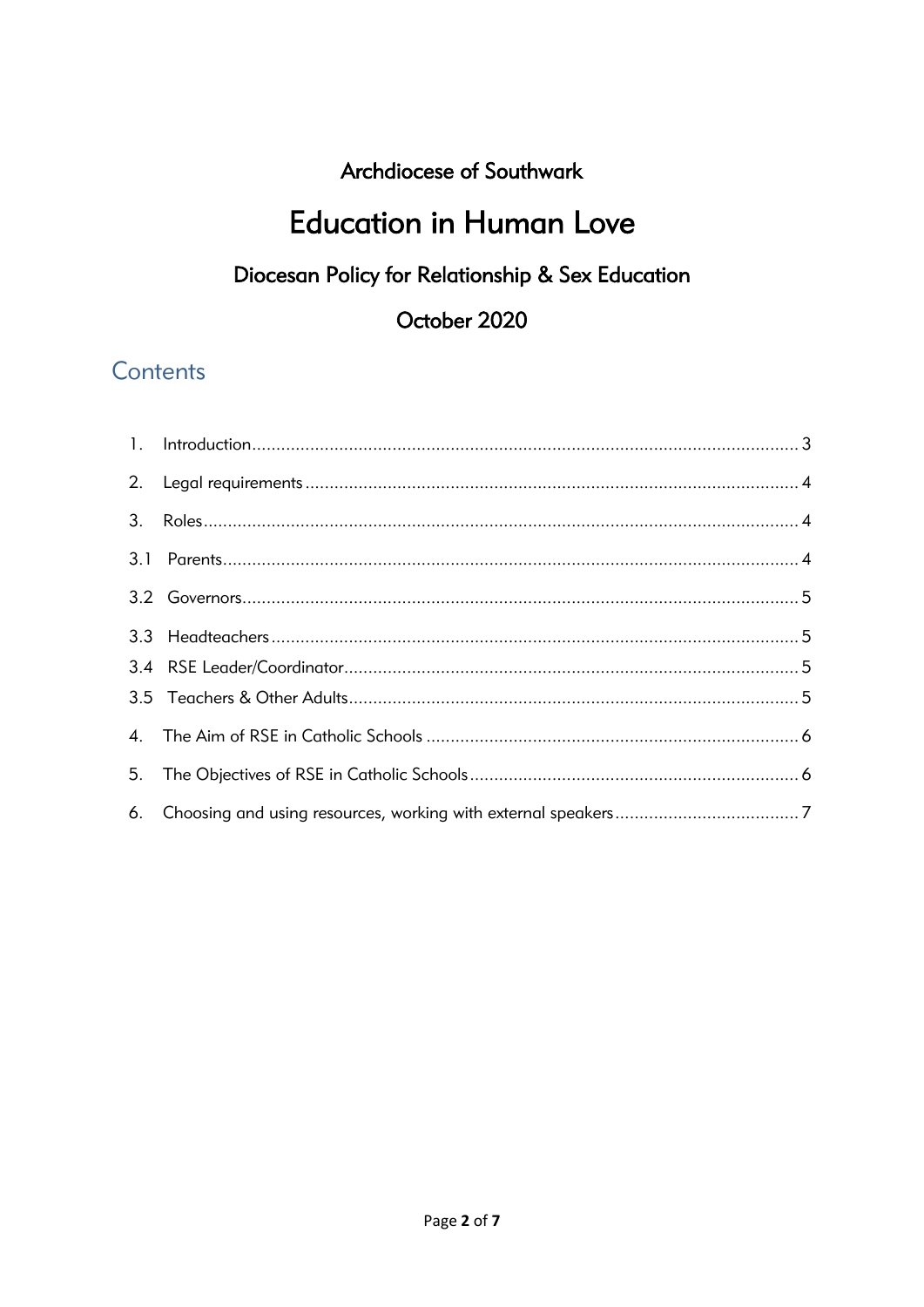#### Preamble to the Policy Statement

This policy statement has been developed to assist schools in the Archdiocese of Southwark in the creation of their own Relationship and Sex Education (RSE) Policies. The document has been developed by the Religious Education advisory team with input from the Link Headteachers group, the Local Authority Representative group, the Diocesan Trustees and the Diocesan Youth Engagement Board. Governing Bodies in Catholic schools within the Archdiocese of Southwark may use this policy as a basis for their own Relationship and Sex Education policy. All policies and guidance are reviewed on a three-yearly cycle or earlier if necessary.

#### <span id="page-2-0"></span>1. Introduction

<span id="page-2-1"></span>**.** 

"The Second Vatican Council spoke of the need for "a positive and prudent sex education" to be imparted to children and adolescents "as they grow older," with "due weight being given to the advances in the psychological, pedagogical and didactic sciences". … It can only be seen within the broader framework of an education for love, for mutual self-giving.<sup>1</sup>

In a Catholic school any teaching or formation on human love and human development must be within the whole context of our faith in God who reveals himself in Jesus Christ, as it is through our love of God and of neighbour that we reciprocate God's love for mankind. As the term 'Relationship and Sex Education' indicates, the emphasis is placed on the understanding and formation of respectful, loving relationships which exist between friends and within families.

Understanding the nature of relationships and developing skills in relationship gives a context for understanding human sexuality and sexual health. This is consistent with the Church's view that the purpose of RSE is to secure "an adequate knowledge of the nature and importance of sexuality and of the harmonious and integral development of the person towards psychological maturity, with full spiritual maturity in view, to which all believers are called". $^2$ 

Within the Catholic Church, marriage is believed to be the fundamental bond on which family life is based. It is a mutual commitment of total fidelity which is open to the gift of life. The Church's sacramental understanding of marriage explains how we can meet Christ through the adventure of learning to love one another. Pope Francis tells us that "Christian marriage is a sign of how much Christ loved his Church in the covenant sealed on the cross, yet it also makes that love present in the communion of spouses"<sup>3</sup>. He then explains that "the sacrament of marriage flows from the incarnation and the paschal mystery, whereby God showed the fullness of his love for humanity by becoming one with us"<sup>4</sup>.

<sup>&</sup>lt;sup>1</sup> / Libreria Editrice Vatican, Amoris Laetitia: The Joy of Love (19th March 2016) paragraph 280 with reference to Vatican 2, Gravissimum Educatonis paragraph (28th October 1965)

<sup>&</sup>lt;sup>2</sup> The Sacred Congregation for Catholic Education, *Educational Guidance in Human Love* (1st November 1983) paragraph 34

<sup>&</sup>lt;sup>3</sup> Libreria Editrice Vatican, Amoris Laetitia: The Joy of Love (19<sup>th</sup> March 2016) paragraph 73

<sup>&</sup>lt;sup>4</sup> Libreria Editrice Vatican, Amoris Laetitia: The Joy of Love (19<sup>th</sup> March 2016) paragraph 74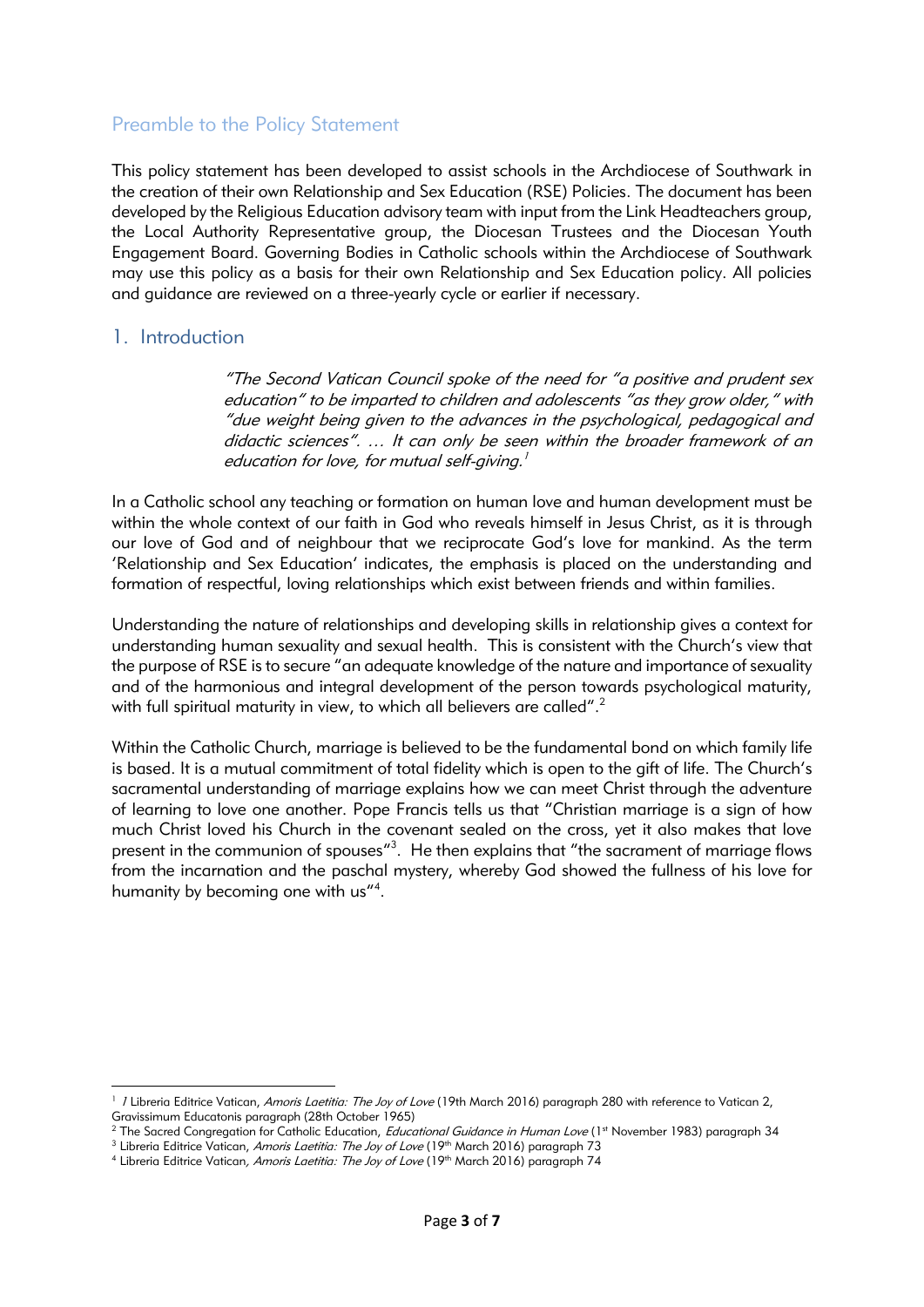#### 2. Legal requirements

As of September 2020, it is expected that all schools in England will meet the statutory requirements for RSE as set-out by the Department for Education (DfE) $^5$ . In addition, there are further statutory requirements relating to RSE pertinent to legislation covering different parts of United Kingdom. They can be summarised as follows:

- All maintained primary and secondary schools must teach the Sex Education and Health Education elements of the National Curriculum Science Order;
- All secondary schools must provide RSE as part of the basic curriculum, including as a minimum education about HIV, AIDS and STIs<sup>6</sup> and the national curriculum content about human growth and reproduction (Health Education is also part of the legislation for maintained schools and academies and included in the Independent Schools Inspections framework);
- In all primary schools, Relationships Education is now compulsory. There are also statutory elements for Relationships Education within the Early Years Foundation Stage. Sex Education is not compulsory in primary schools but is recommended to be taught.
- All schools must have an up to date RSE policy which is made available to parents and others. Schools must provide a copy of the policy free of charge to anyone who asks for one and should publish the policy on the school website;
- Parents right to request that their child be withdrawn from some or all of Sex Education delivered as part of statutory RSE is preserved within the guidance. The DfE statutory guidelines permits children to opt into Sex Education from three terms before their  $16<sup>th</sup>$ birthday.

#### <span id="page-3-1"></span><span id="page-3-0"></span>3. Roles

#### 3.1 PARENTS

"Sex education, which is a basic right and duty of parents, must always be carried out under their attentive guidance, whether at home or in educational centres chosen and controlled by them. In this regard, the Church reaffirms the law of subsidiarity, which the school is bound to observe when it co-operates in sex education, by entering into the same spirit that animates the parents".

The Church recognises that parents are the first teachers of their children. It is their right and responsibility to inform and educate their children in matters relating to human relationships and sexual development. Catholic schools help parents in this task and seek to work in partnership with them. To meet this expectation school leaders and governors seek to work in partnership with them by following these principles:

**<sup>.</sup>** <sup>5</sup> Department for Education, Relationships Education, Relationships and Sex Education (RSE) and Health Education Statutory *guidance for governing bodies, proprietors, head teachers, principals, senior leadership teams, teachers,* paragraph 45, (2019)<br><sup>6</sup> Sexually transmitted infections

<sup>7</sup> Pontifical Council for the Family, *The Truth and Meaning of Human Sexuality*, paragraph 43, (1995)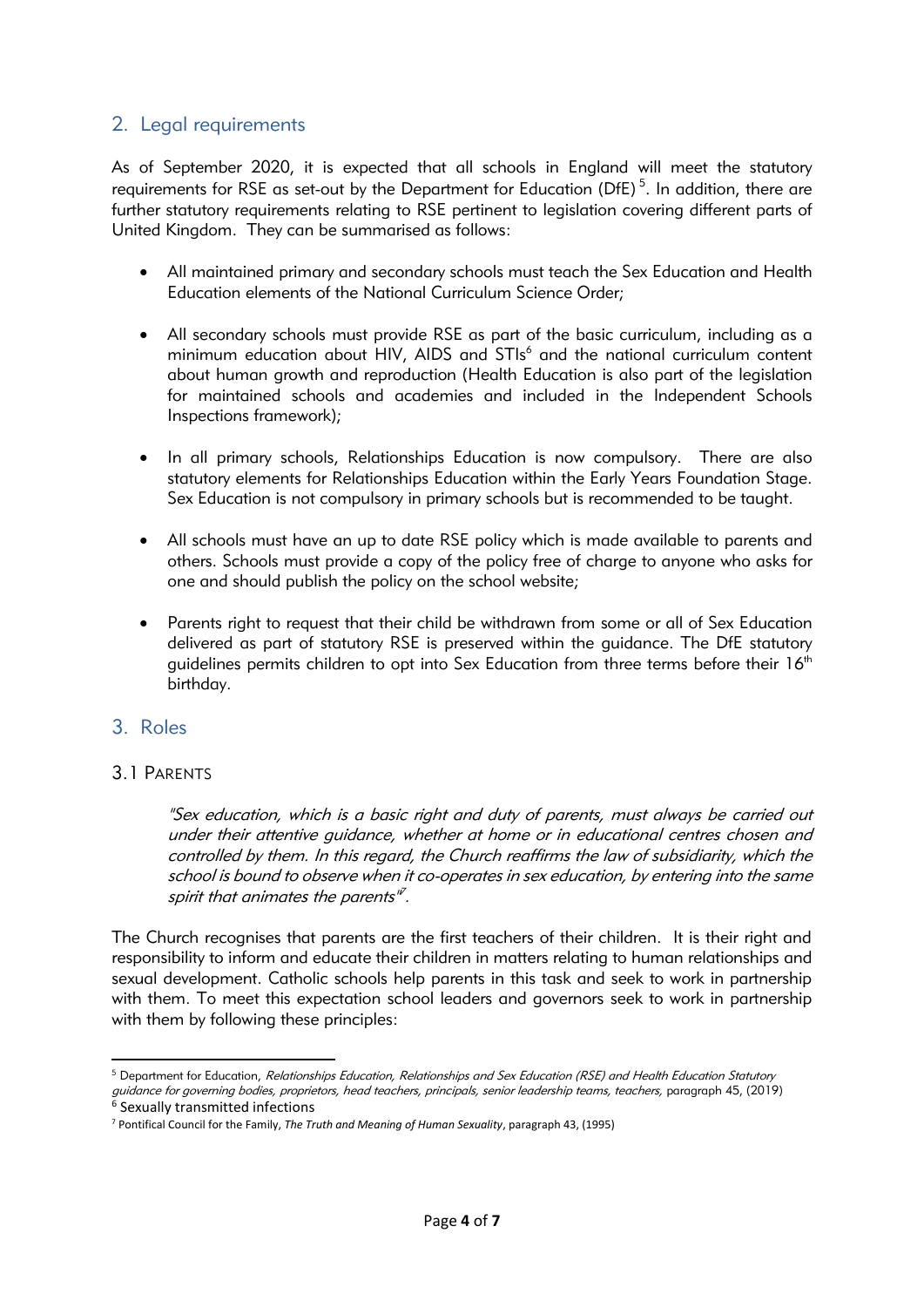- parents must be fully informed about the content and delivery of RSE on an annual basis;
- parents must be provided with opportunities to view and discuss the content of any programme of RSE along with any resources that are to be used;
- parents must be consulted whenever the school's RSE policy is reviewed/updated;
- parents must be fully informed about their statutory right to request their child be withdrawn from Sex Education because the Archdiocese of Southwark affirms the parents' right as 'first educators';
- school leaders and governors must ensure that there are transparent processes which enable parents to exercise this fundamental right as 'first educators'.

It is expected that in the unlikely event that a parent wishes to exercise the right to withdraw their child, headteachers first discuss the request with the parents and, if appropriate, with the child, to ensure that their concerns are understood and to clarify the nature and purpose of the curriculum. It is anticipated that in most cases, the parents' request would be accepted. Schools will want to document this process to ensure a record is kept. $^8$ 

#### <span id="page-4-0"></span>3.2 GOVERNORS

The 1996 Education Act places responsibility for the school's policy on RSE in the hands of the Governing Body. They are required to ensure that there is an up to date RSE policy that is available for parents to read and that the policy is consistent with other relevant whole school policies (e.g. SEND; Safeguarding; Anti-Bullying; Pastoral Care). Foundation Governors are appointed by the Archbishop to promote and safeguard the Catholic character of the school. They have a particular responsibility to ensure that the RSE policy for the school, the RSE curriculum and all resources are informed by and in harmony with the teachings of the Catholic Church. They must ensure that RSE provision complies with Diocesan policy, directives, and guidance regarding RSE.

#### <span id="page-4-1"></span>3.3 HEADTEACHERS

Responsibility for the implementation of the RSE policy is delegated to the Headteacher. It is the task of the Headteacher to integrate RSE into the school's curriculum.

#### 3.4 RSE LEADER

**.** 

An appropriately trained RSE Leader should be appointed to oversee curriculum planning, training and support for teachers. With governors and the headteacher, this person should ensure that there is a planned process for informing parents about RSE in the school. Elements of RSE will be delivered in different curricular areas. A practical suggestion for ensuring accuracy in RSE is the establishment of a cross-curricular liaison group to support the RSE Leader.

#### 3.5 TEACHERS AND OTHER ADULTS

Relationship and Sex Education is a whole school task. All staff are involved in developing the personal and social skills that contribute to human flourishing. As well as delivering curriculum content in the classroom, staff are also role models around the school, giving examples of conflict resolution and establishing relationships of mutual trust and respect. All staff have a responsibility

<sup>8</sup> Department for Education, *Relationships Education, Relationships and Sex Education (RSE) and Health Education Statutory guidance for governing bodies, proprietors, head teachers, principals, senior leadership teams, teachers,* paragraph 45, (2019)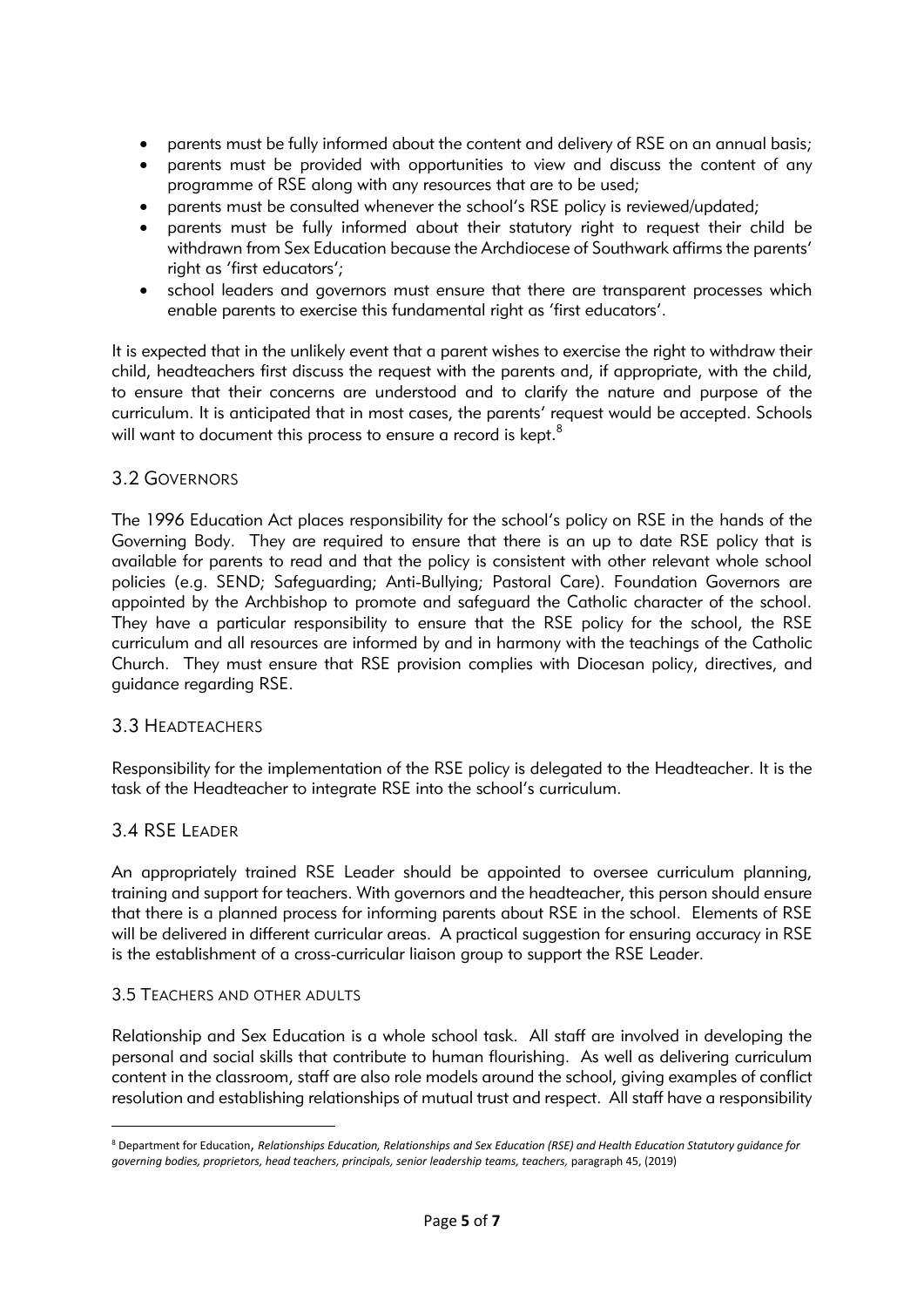of care and the safeguarding of pupils. They should actively contribute to guidance of the physical, moral and spiritual well-being of their pupils. This work must be in line with the school's Catholic ethos and current legislation.

#### <span id="page-5-0"></span>4. The Aim of Relationship and Sex Education in Catholic Schools

"Sex education should provide information while keeping in mind that children and young people have not yet attained full maturity. The information has to come at a proper time and in a way suited to their age".<sup>9</sup>

Effective RSE in Catholic schools must be designed around three cornerstone principles, if it is to provide children and young people with a "positive and prudent sexual education"<sup>10</sup> compatible with their physical and psychological maturity. These are:

- 1. pupils' need for clear, accurate and sound knowledge;
- 2. the presentation of Church teachings in a forthright and clear manner, using the specific references provided by the Church;
- 3. that education programmes should take into account children's developmental levels and, as with all learning, be aware of individual children's differences.



- <span id="page-5-1"></span>5. The Objectives of Relationships and Sex Education in Catholic Schools
	- To provide children and young people with a knowledge and understanding of the Church's teaching on marriage, relationships and sexual love;
	- To provide children and young people with a positive understanding of what constitutes good, loving relationships;
	- To provide children and young people with a knowledge and understanding of the biological facts about human reproduction;

**.** 

<sup>&</sup>lt;sup>9</sup> Libreria Editrice Vatican, *Amoris Laetitia: The Joy of Love* (19<sup>th</sup> March 2016) paragraph 281

<sup>10</sup> *Gravissimum Educatonis* 1